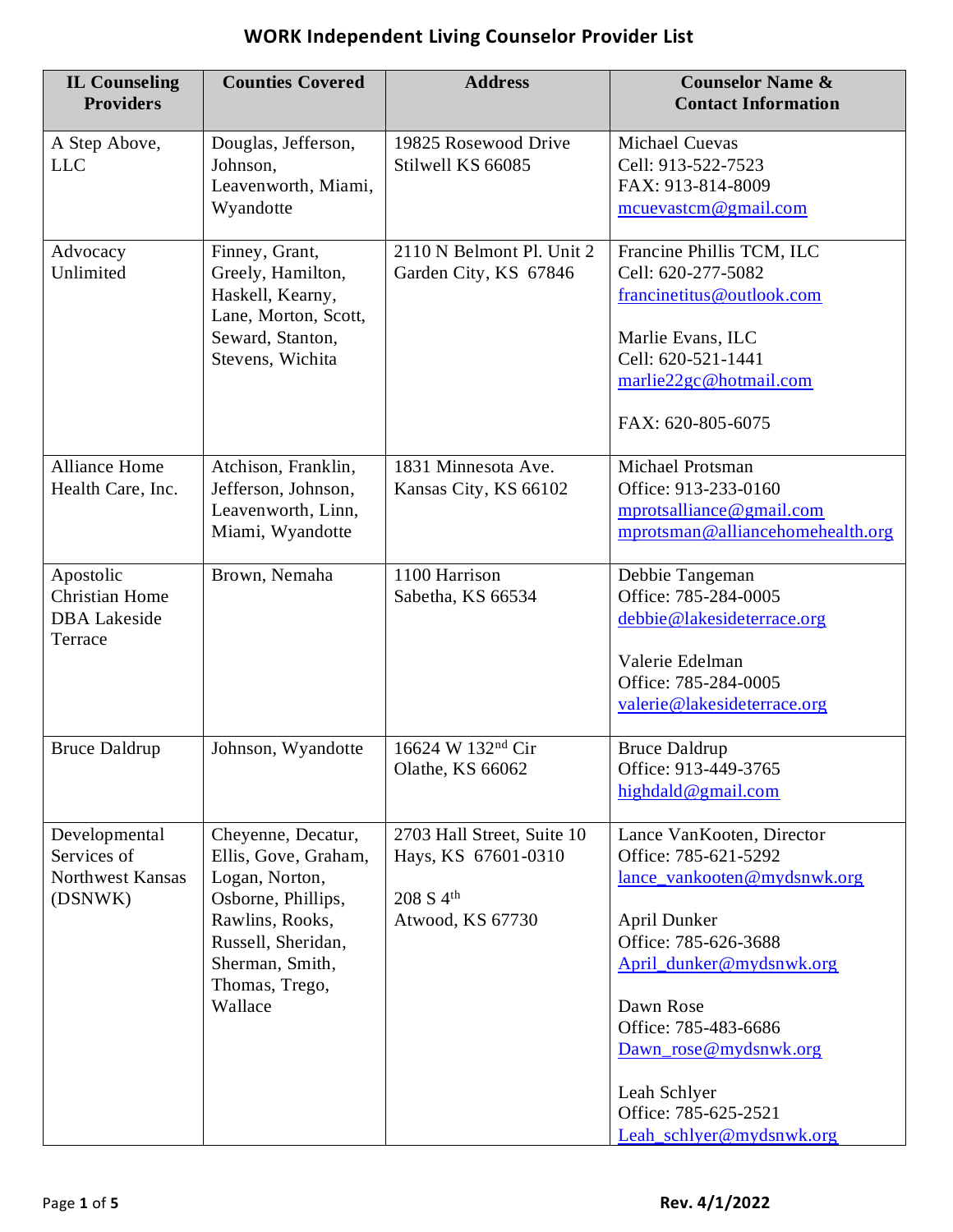| <b>IL Counseling</b><br><b>Providers</b>                                        | <b>Counties Covered</b>                                               | <b>Address</b>                               | <b>Counselor Name &amp;</b><br><b>Contact Information</b>                                                                                                                                                                                                                                                                                                                                                                                                                                                                                              |
|---------------------------------------------------------------------------------|-----------------------------------------------------------------------|----------------------------------------------|--------------------------------------------------------------------------------------------------------------------------------------------------------------------------------------------------------------------------------------------------------------------------------------------------------------------------------------------------------------------------------------------------------------------------------------------------------------------------------------------------------------------------------------------------------|
| Continued<br>Developmental<br>Services of<br><b>Northwest Kansas</b><br>(DSNWK) |                                                                       |                                              | <b>Tiara Lawson</b><br>Office: 785-621-5288<br>tiara_lawson@mydsnwk.org                                                                                                                                                                                                                                                                                                                                                                                                                                                                                |
| DreamZZ <sub>2</sub><br>Reality LLC                                             | Anderson, Douglas,<br>Franklin, Johnson,<br>Linn, Miami,<br>Wyandotte | 1157 E. Yesteryear Drive<br>Olathe, KS 66061 | <b>Rita Patience</b><br>Office: 913-712-8648<br>rpatience1@comcast.net                                                                                                                                                                                                                                                                                                                                                                                                                                                                                 |
| <b>Futures Unlimited</b><br>Inc.                                                | Sumner                                                                | 2410 N A<br>Wellington, KS 67152             | Keira McDorman<br>Office: 620-326-8906 x 241<br>keiram@futures-unlimited.org                                                                                                                                                                                                                                                                                                                                                                                                                                                                           |
| Independence Inc.                                                               | All counties                                                          | 2001 Haskell Ave<br>Lawrence, KS 66046       | Jill Enyart, Executive Director<br>Office: 785-841-0333<br>jenyart@independenceinc.org<br>www.independenceinc.org<br><b>EASTERN &amp; NE KS</b><br>Jennifer Moore, ILC Manager<br>Cell: 785-371-0888<br>jmoore@independenceinc.org<br><b>SE KS</b><br>Makayla Bockover, ILC<br>Cell: 785-371-1642<br>mbockover@independenceinc.org<br><b>CENTRAL &amp; NW KS</b><br>Lynn Larsen, ILC<br>Cell: 785-414-5022<br>llarsen@independenceinc.org<br><b>SOUTH CENTRAL &amp; SW KS</b><br>Jerica Jones, ILC<br>Cell: 785-371-4753<br>jjones@independenceinc.org |
| <b>Johnson County</b><br>Developmental<br>Services (JCDS)                       | Johnson                                                               | 10501 Lackman Road<br>Lenexa, KS 66219       | Lois Ferguson<br>Office: 913-826-2364<br>$Lois.$ ferguson @ jocogov.org<br>Marie Figoni Daniels<br>Office: 913-826-2347<br>Marie.figonidaniels@jocogov.org                                                                                                                                                                                                                                                                                                                                                                                             |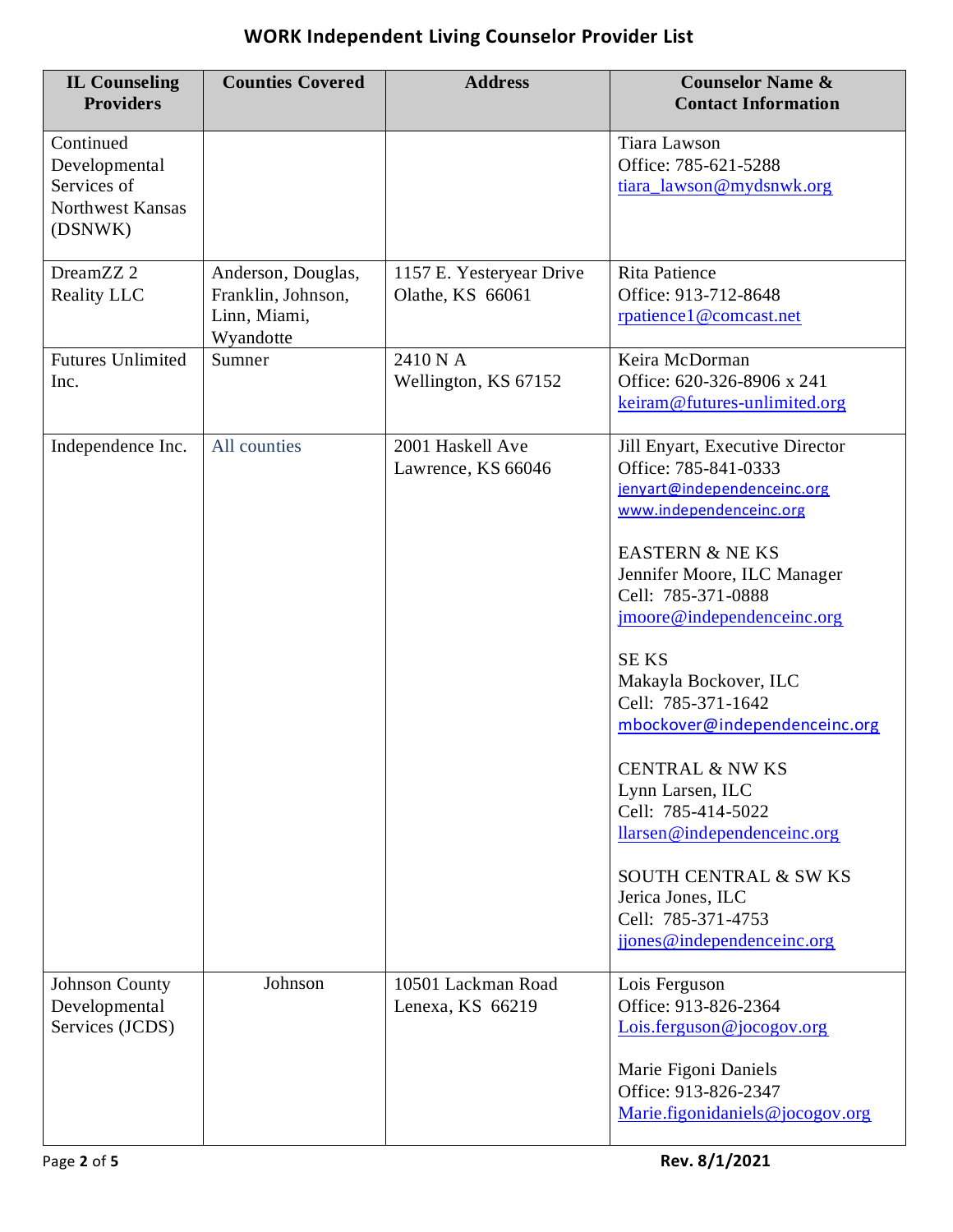| <b>IL Counseling</b><br><b>Providers</b>        | <b>Counties Covered</b>                                                         | <b>Address</b>                                           | <b>Counselor Name &amp;</b><br><b>Contact Information</b>                                                                                                                                                                                                                                                                                                                      |
|-------------------------------------------------|---------------------------------------------------------------------------------|----------------------------------------------------------|--------------------------------------------------------------------------------------------------------------------------------------------------------------------------------------------------------------------------------------------------------------------------------------------------------------------------------------------------------------------------------|
|                                                 |                                                                                 |                                                          | Jessica Ruble<br>Office: 913-826-2228<br>Jessica.Ruble@jocogovorg                                                                                                                                                                                                                                                                                                              |
|                                                 |                                                                                 |                                                          | Marlo Silva<br>Office: 913-826-2357<br>Marlo.silva@jocogov.org                                                                                                                                                                                                                                                                                                                 |
|                                                 |                                                                                 |                                                          | <b>Bobbi Stow</b><br>Office: 913-826-2358<br>Bobbi.Stow@jocogov.org                                                                                                                                                                                                                                                                                                            |
| <b>Lakemary Center</b>                          | Johnson                                                                         | 706 N Lindenwood Suite<br><b>B01</b><br>Olathe, KS 66062 | <b>Emily Lang</b><br>Office: 913-416-1145<br>elang@lakemaryc.org                                                                                                                                                                                                                                                                                                               |
|                                                 |                                                                                 |                                                          | Mindy Temple<br>Office: 913-416-1147<br>mtemple@lakemary.org                                                                                                                                                                                                                                                                                                                   |
| Minds Matter LLC                                | Douglas, Franklin,<br>Jefferson, Johnson,<br>Linn, Osage,<br>Shawnee, Wyandotte | 7819 Conser Place<br>Overland Park, KS 66204             | Check to see if taking referrals for<br><b>WORK ILC</b><br>Toll Free: 1-866-429-6757<br>referrals@mindsmatterllc.com<br>info@mindsmatterllc.com<br>Susan Williams<br>Office: 913-961-6611<br>susanw@mindsmatterllc.com<br>Madeline Giesler<br>Office: 913-789-9900<br>madelineg@communityworksinc.com<br>Amy Myers<br>Office: 913-789-3300 ext. 331<br>amym@mindsmatterllc.com |
| Nemaha County<br>Training Center,<br>Inc (NCTC) | Nemaha                                                                          | 12 South 11 <sup>th</sup> Street<br>Seneca, KS 66538     | Cindy Krotzinger<br>Office: 785-336-6116<br>ckrotzinger@bbwi.net                                                                                                                                                                                                                                                                                                               |
| OCCK, Inc.                                      | Cloud, Dickinson,<br>Ellsworth, Jewell,<br>Lincoln, Mitchell,                   | 501 W 7th<br>Beloit, KS 67420<br>1710 W Schilling Road   | Callie Bader<br>Office: 785-738-5423<br>cbader@occk.com                                                                                                                                                                                                                                                                                                                        |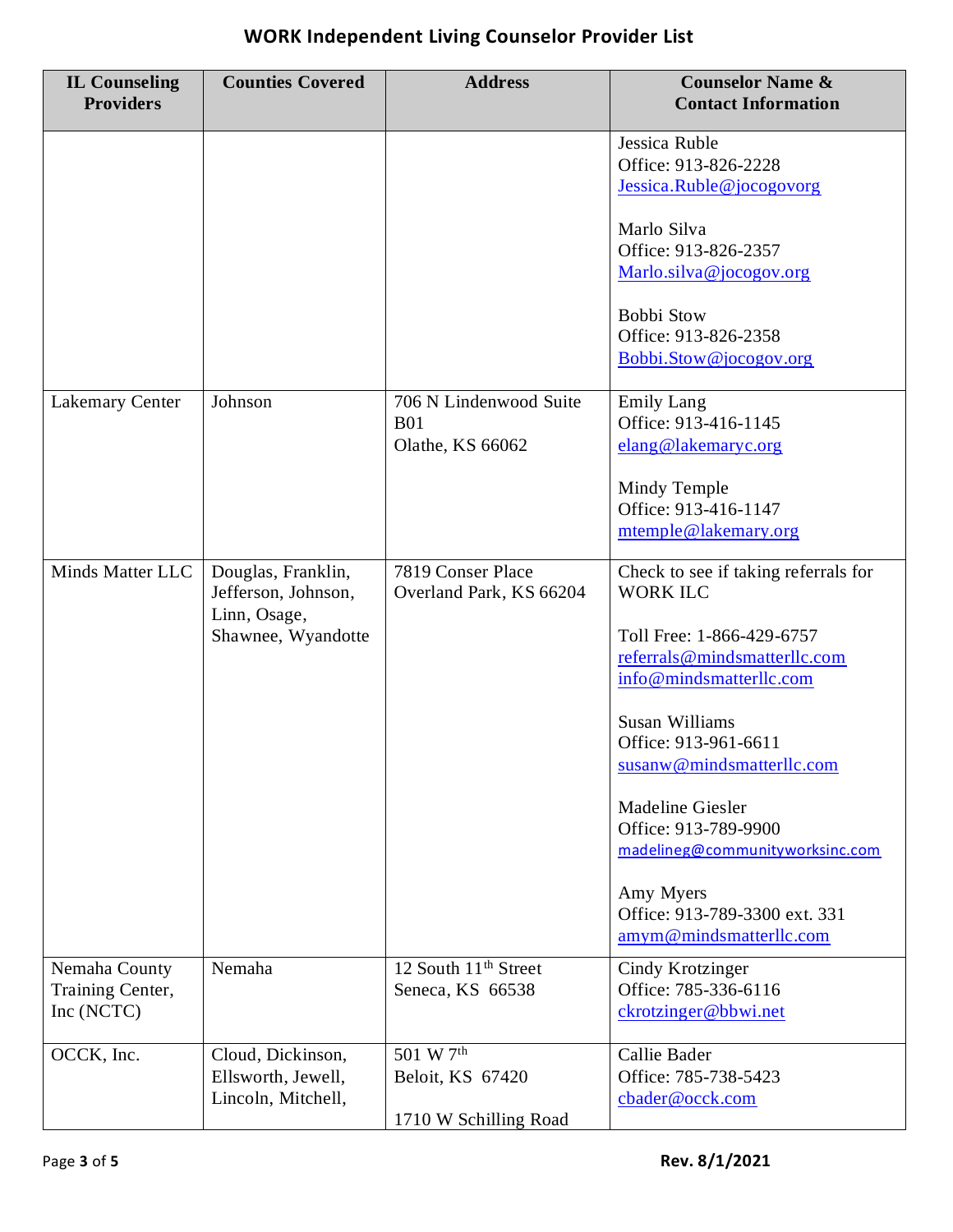| <b>IL Counseling</b><br><b>Providers</b> | <b>Counties Covered</b>                                                                                                                                                                                                                                    | <b>Address</b>                                              | <b>Counselor Name &amp;</b><br><b>Contact Information</b>                                                                                                                                                      |
|------------------------------------------|------------------------------------------------------------------------------------------------------------------------------------------------------------------------------------------------------------------------------------------------------------|-------------------------------------------------------------|----------------------------------------------------------------------------------------------------------------------------------------------------------------------------------------------------------------|
|                                          | Ottawa, Republic,<br>Saline                                                                                                                                                                                                                                | Salina, KS 67401<br>1502 Lincoln St.<br>Concordia, KS 66901 | <b>Karen Scott</b><br>Office: 785-827-9383 ext. 154<br>kscott@occk.com                                                                                                                                         |
| Providence<br>Professional<br>Services   | Finney, Grant,<br>Greely, Hamilton,<br>Haskell, Kearny,<br>Lane, Morton, Scott,<br>Seward, Stanton,<br>Stevens, Wichita                                                                                                                                    | 302 Fleming Street, Suite 8<br>Garden City, KS 67846        | <b>Deborah Patterson</b><br>Office: 620-275-7100<br>deborah providence @sbcglobal.net                                                                                                                          |
| Schoenberger<br>Nursing Agency           | Cheyenne, Decatur,<br>Ellis, Gove, Graham,<br>Logan, Norton,<br>Phillips, Rawlins,<br>Rooks, Russell,<br>Sherman, Smith,<br>Thomas, Trego                                                                                                                  | 106 W. $10th$ Street<br>Ellis, KS 67637                     | Jody Ford<br>Office: 785-259-0203<br>jocamb@yahoo.com                                                                                                                                                          |
| Serenity<br>Independent<br>Counseling    | Allen, Anderson,<br>Atchison, Bourbon,<br>Coffey, Douglas,<br>Franklin, Geary,<br>Greenwood, Johnson,<br>Jackson, Jefferson,<br>Leavenworth, Linn,<br>Lyon, Miami, Morris,<br>Osage, Pottawatomie,<br>Riley, Shawnee,<br>Wabasunsee,<br>Woodson, Wyandotte | 116 A S. Main St.<br>Ottawa, KS 66067                       | Check to see if taking referrals for<br><b>WORK ILC</b><br>Elizabeth Barkley<br>Office: 785-248-0377<br>Ebarkley.serenity@gmail.com<br><b>Sean Parks</b><br>Office: 785-248-0377<br>Slparks.serenity@gmail.com |
| <b>Team Cosgrove</b>                     | Johnson, Wyandotte                                                                                                                                                                                                                                         | 4761 N 123rd St.<br>Kansas City, KS 66109                   | John Cosgrove<br>Office: 913-269-5559<br>john@teamcosgrove.com                                                                                                                                                 |
| The Arc of<br>Douglas County             | Coffey, Douglas,<br>Franklin, Jefferson,<br>Osage                                                                                                                                                                                                          | 2518 Ridge Court, Suite<br>238<br>Lawrence, KS 66046        | <b>Mike Glaves</b><br>Office: 785-917-1204<br>mglaves@thearcdcks.org                                                                                                                                           |